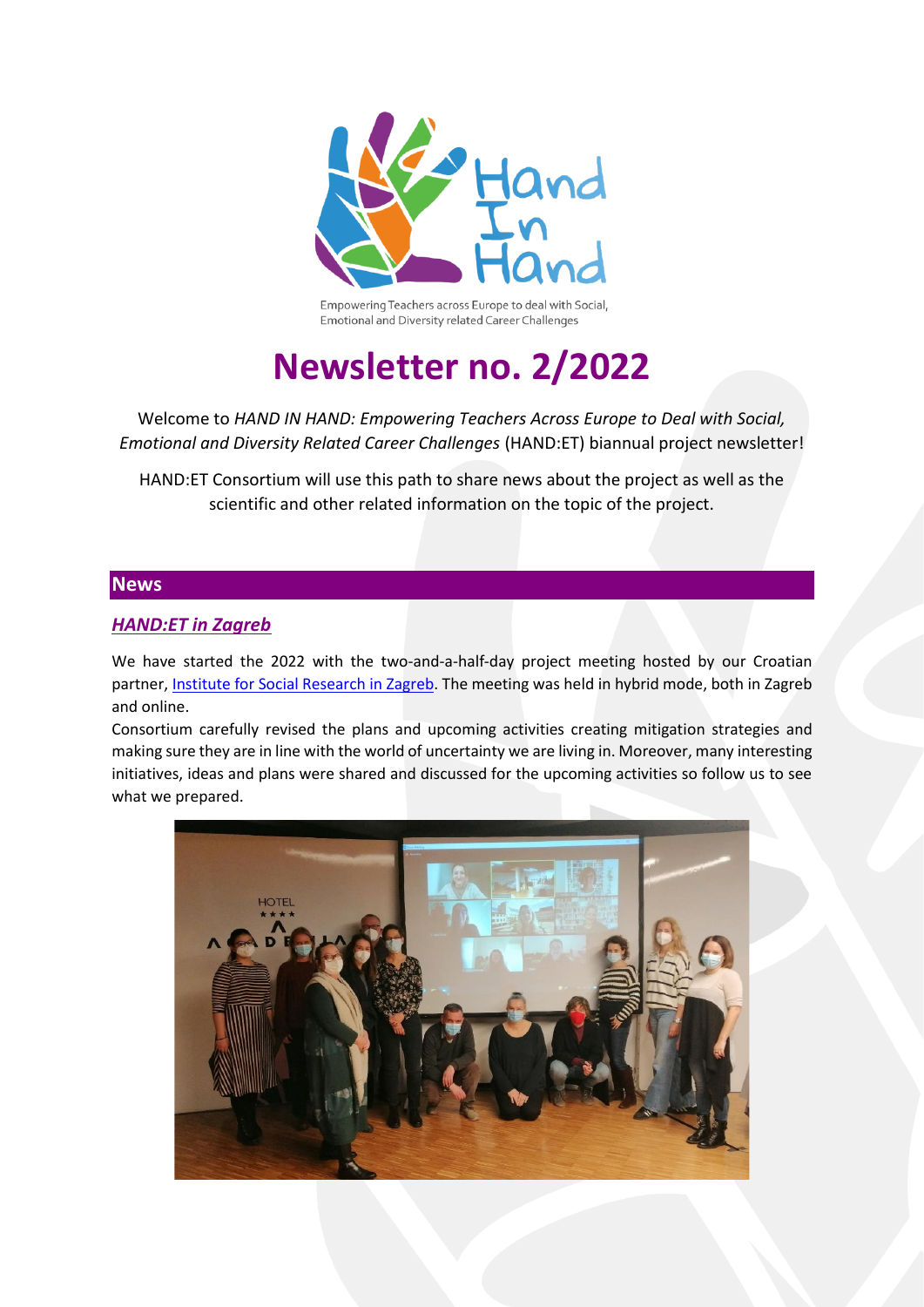

### *We have Trained the Trainers*

We are happy to announce that the process of training for national trainers from partner institutions (Train the Trainers) is fully implemented.

More than **40 participants**, future HAND:ET program trainers **from five implementing countries** (Austria, Croatia, Portugal, Slovenia and Sweden) participated in learning and growing in the area of social and emotional competencies (SE), mindfulness and diversity awareness (DA).

First part of the training, led by our partners from the [Danish Center for Mindfulness](https://mindfulness.au.dk/) (DCM) established as part of the Department of Clinical Medicine at Aarhus University (AU), started in June 2021 with introduction and overview of the core concepts revolved around SE, DA and mindfulness such as: self-awareness, self-management, social awareness, responsible decision making, relationship skills and relational competence. Building on that, trainers participated in the 8-week course on the **Mindfulness Based Stress Reduction** (MBSR) hosted by our partners from the [Danish](https://mindfulness.au.dk/)  [Center for Mindfulness](https://mindfulness.au.dk/) (DCM) established as part of the Department of Clinical Medicine at Aarhus University (AU). MBSR is an 8-week evidence-based, experiential programme, designed to provide participants with intensive and systematic training in mindfulness meditation and movement practices, and integrating into one's daily life what is discovered and learnt through the process of participating in the course.

Our trainers have also had additional training on the training specific exercises and elements that will be part of the final program for the teachers, as well as on the diversity awareness implemented by our partners from th[e Mid Sweden University,](https://www.miun.se/en/) introducing the relevant concepts to the trainers such as intersectionality and emphatic curiosity.



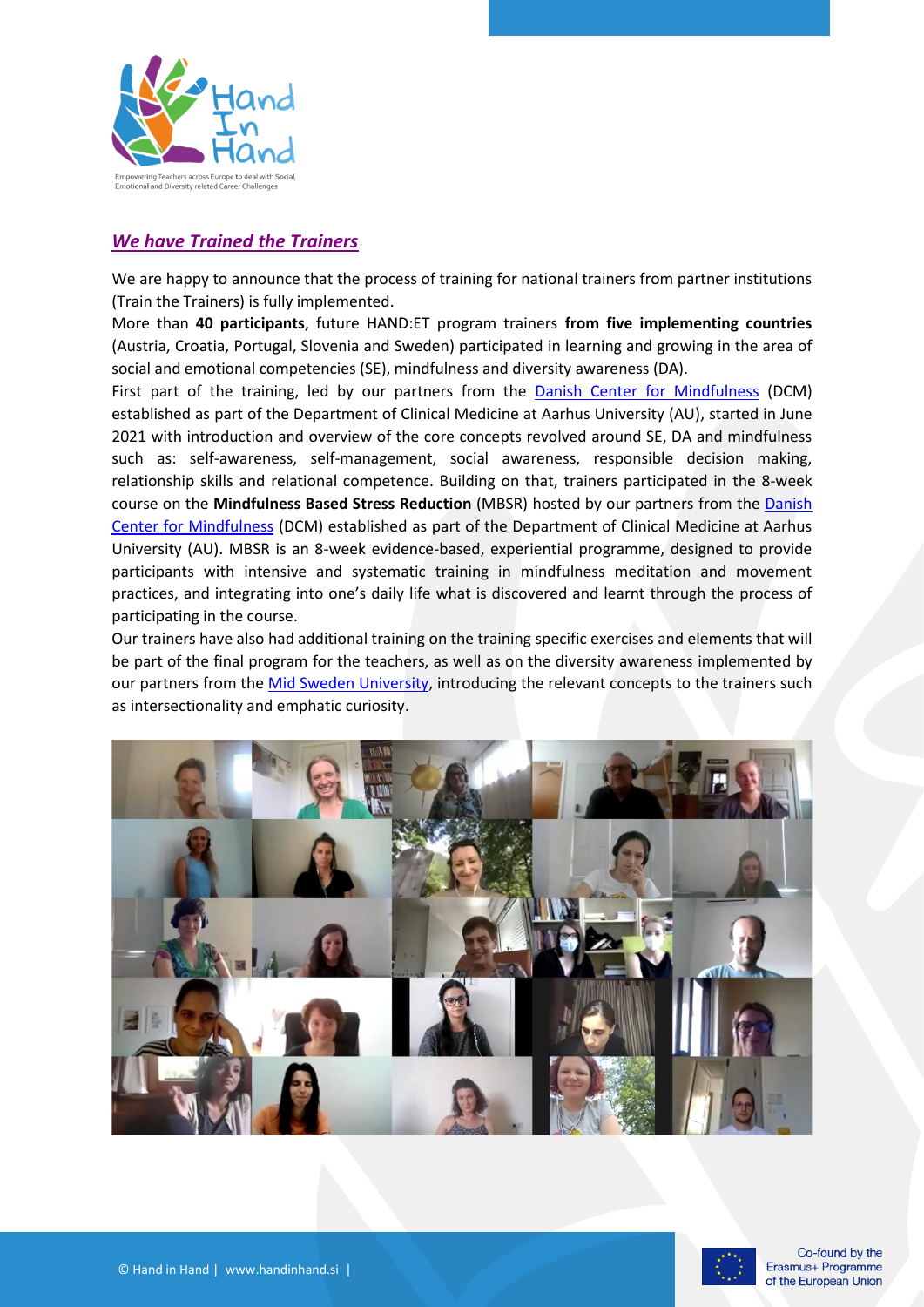

## *Ready for the implementation*

The HAND Empowering Teachers Programme is in its final stage of finalization. The Programme will be based on the experiences and lessons learnt from our previous project but also the new state of the art (and scientifically validated – quasi-experimental design) results. It will also involve the teacher's participatory development of activities to be used with students. Main themes that will be covered include:

- Self-awareness;
- Relations and communication;
- Understanding diversity with special emphasis on the diversity in the classroom;
- Under pressure what happens?
- Empathic curiosity.

The Programme will be presented to the Consortium this spring by the lead partners of this activity and the training the trainers: [Danish Center for Mindfulness](https://mindfulness.au.dk/) (DCM) and the [Mid Sweden University.](https://www.miun.se/en/) After the implementation in schools programme will be open and available for any interested party on our [web page](https://handinhand.si/en/) so make sure to follow our [Facebook page](https://www.facebook.com/HANDinHAND.si) to be informed about the progress and updates.

#### *School selection in progress*

As the program is being finalized and implementation is approaching, HAND:ET partners have started the school invitations and recruitment process in all implementing countries. The school selection process is already finalized in Slovenia, but we encourage all interested teachers, principals and school counsellors from [Austria,](https://static.uni-graz.at/fileadmin/urbi-institute/Paedagogisch-Professionalisierung/pdfs/Forschung/HAnd_ET/HAND_ET_Flyer_260122.pdf) Croatia, Portugal and Sweden to contact us via our [FB Page](https://www.facebook.com/HANDinHAND.si) and we will connect you with our partners leading the implementation in schools in your country.

#### **Events**

#### *HAND:ET presentations*

#### *Research Day & NIB – Inclusive Education Network*

On November 4<sup>th</sup>, 2021, HAND:ET was presented at the annual Research Day of the Educational Science Department of the University of Graz. After a short brief project presentation, the participants could take part in a guided mindfulness exercise and thus get an impression of the training content being developed in HAND:ET. Additionally, HAND:ET was presented at an online conference network meeting of the "Network Inclusive Education" (NIB). NIB is an exchange platform of Styrian inclusive education institutions. Its aim is promoting networking and cooperation between professionals and institutions in the field of inclusive education.

#### *SAVE THE DATE!*

On April 28<sup>th</sup> the RCIE - [Research Center for Inclusive Education](https://fzib.at/en) is hosting a conference at which HAND:ET will be presented alongside other inclusive projects. Stay tuned for the RCIE-newsletter with more detailed information that will be linked to the HAND:ET webpage and social media soon.